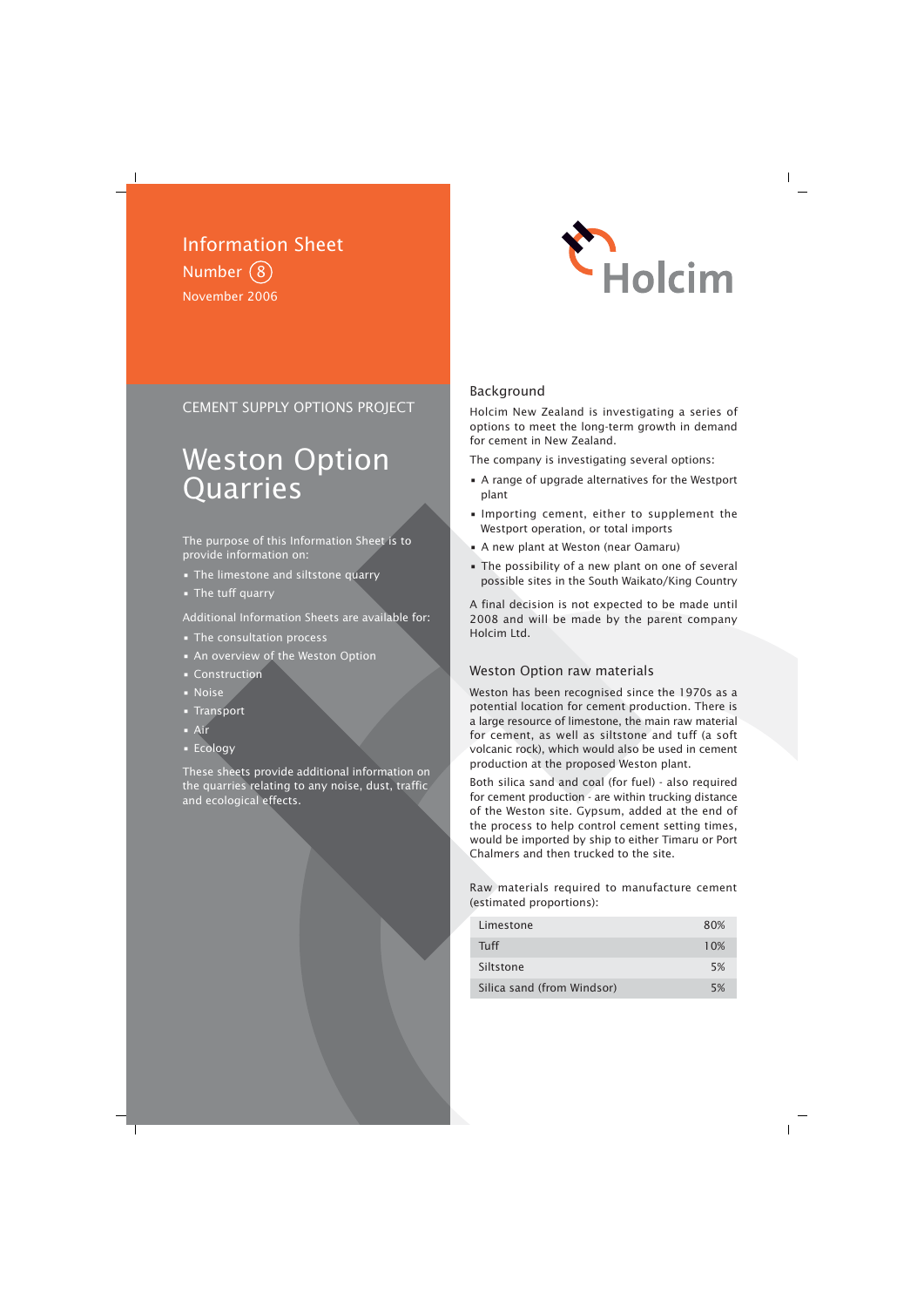#### 30 Years into the future

*This photo-montage of the Weston tuff quarry illustrates its appearance from Coal Pit Road as expected at year 30. It includes some of the landscape and rehabilitation and restoration works that would be completed during the quarry's working life. This image is indicative only. (Viewpoint A).*



*An image of the proposed tuff quarry site from Coal Pit Road, as it is today. (Viewpoint A).*

# Present day Weston quarries

#### Quarry construction

Construction of the limestone and tuff quarries is expected to take approximately 18 months and would occur while the main plant was being built.

Initially the overburden - topsoil and loess (an accumulation of clay and silt particles deposited by the wind) - up to a depth of about four metres would be removed from an area of about 20 hectares. This would expose enough limestone, siltstone and tuff for two years of cement production. The topsoil and loess would be stored in temporary stockpiles for later rehabilitation.

The crusher and associated equipment would be built in an area cut or dug into the limestone at the southwest end of the quarry and would remain in that location throughout the life of the quarry. A tunnel through the escarpment to transport material to the cement plant would also be built and would be completed within the first year. Excavation for the crusher and tunnel would generate around 500,000 tonnes of limestone, which would be stockpiled in the quarry for use when the plant started up.

A combined limestone and siltstone quarry would be excavated in the area to the north of the plant site and behind the Whitstone escarpment. The quarry would effectively operate behind the Whitstone escarpment, and would create a dish-shaped area over time.

A tuff quarry would be built in the area north of the limestone quarry, on the lower flat sloping paddock below the north end of the escarpment.

The two quarries would be connected by an internal haul road, and would share facilities, equipment and resources.

Significant Maori rock art exists in the Weston escarpment area, "Te Ana Raki". These art sites lie outside the active quarry and cement plant areas. However, a specific assessment of the effects of the overall project in relation to these sites is being prepared in conjunction with Te Rūnanga o Moeraki.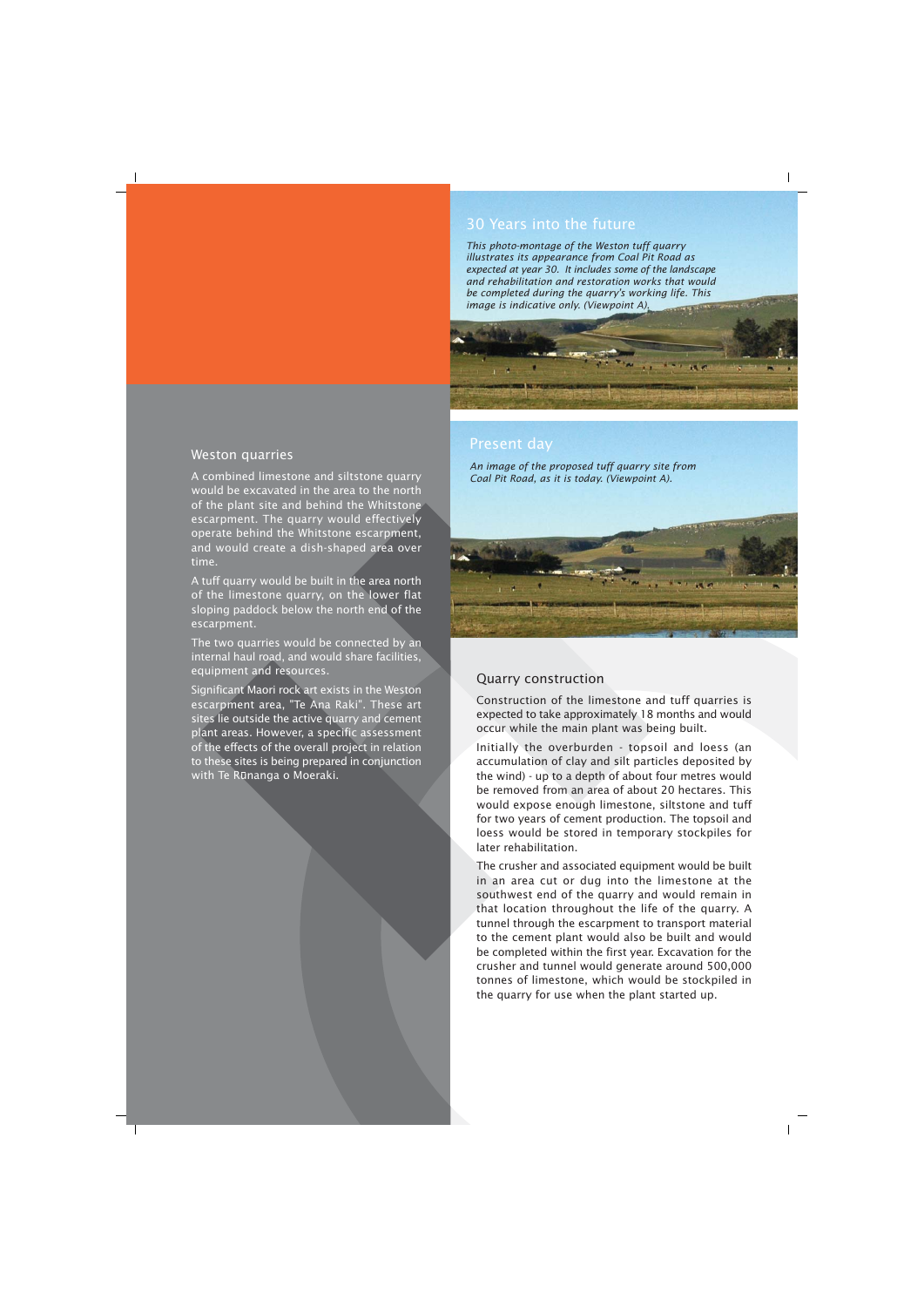

*This photo-montage of the Weston limestone and siltstone quarry illustrates its appearance from Airedale Road as expected at year 30. It includes some of the landscape rehabilitation and restoration works that would be completed during the quarry's working life. This image is indicative only. (Viewpoint B).*

#### Present day

*An image of the proposed Weston limestone and siltstone quarry site from Airedale Road, as it is today. (Viewpoint B).*

#### Quarry operation and layout

The quarries would normally operate between eight and 12 hours per day for six days each week.

All material would be quarried by 'ripping', a technique where rock is mined using a bulldozer or an excavator. No blasting would be required. The limestone would typically be formed into a large bench on which material was ripped, and which would lower the limestone moisture content, helping to reduce the energy needed in the cement making process.

Front-end loaders would load trucks and move material within the quarries. Thirty-five tonne offroad articulated dump trucks would move material from the tuff quarry to the crusher plant within the limestone quarry via the internal haul road. An access road for staff and service vehicles would connect the quarries and associated amenity buildings and workshops with Coal Pit Road.

The crushing plant would be sited within the limestone quarry, and would not be visible from the cement plant in front of the Whitstone escarpment. It would be fed by three separate hoppers - one each for limestone, siltstone, and tuff - and would feed material onto a conveyor system for transport to the cement plant, via a tunnel through the Whitstone escarpment.

Raw materials would be blended both within the quarries and at the crusher stockpiles.

Less than one-fifth of the quarried material would need to be crushed, as 80-90 percent of the material would already be under the 100mm size required for feeding into the cement plant. Undersized material would be fed directly onto the conveyor system.

The footprint of the limestone quarry would be kept as small as possible, while still being able to meet the production levels required by the cement plant. The limestone quarry would maintain a suitable buffer from the edge of the Whitstone escarpment, based on detailed engineering, to ensure stability of the slopes both inside and outside the quarry. The slopes within the limestone quarry would be left either close to vertical with benches (e.g. behind the escarpment), or at a maximum angle of 26° (one-in-two) to allow effective rehabilitation to farmland after mining was completed.

At full production the quarries would produce around 20,800 tonnes of limestone, 3900 tonnes of siltstone, and 1200 tonnes of tuff each week. There is, in total, around 200 million tonnes of limestone accessible for quarrying in the area.

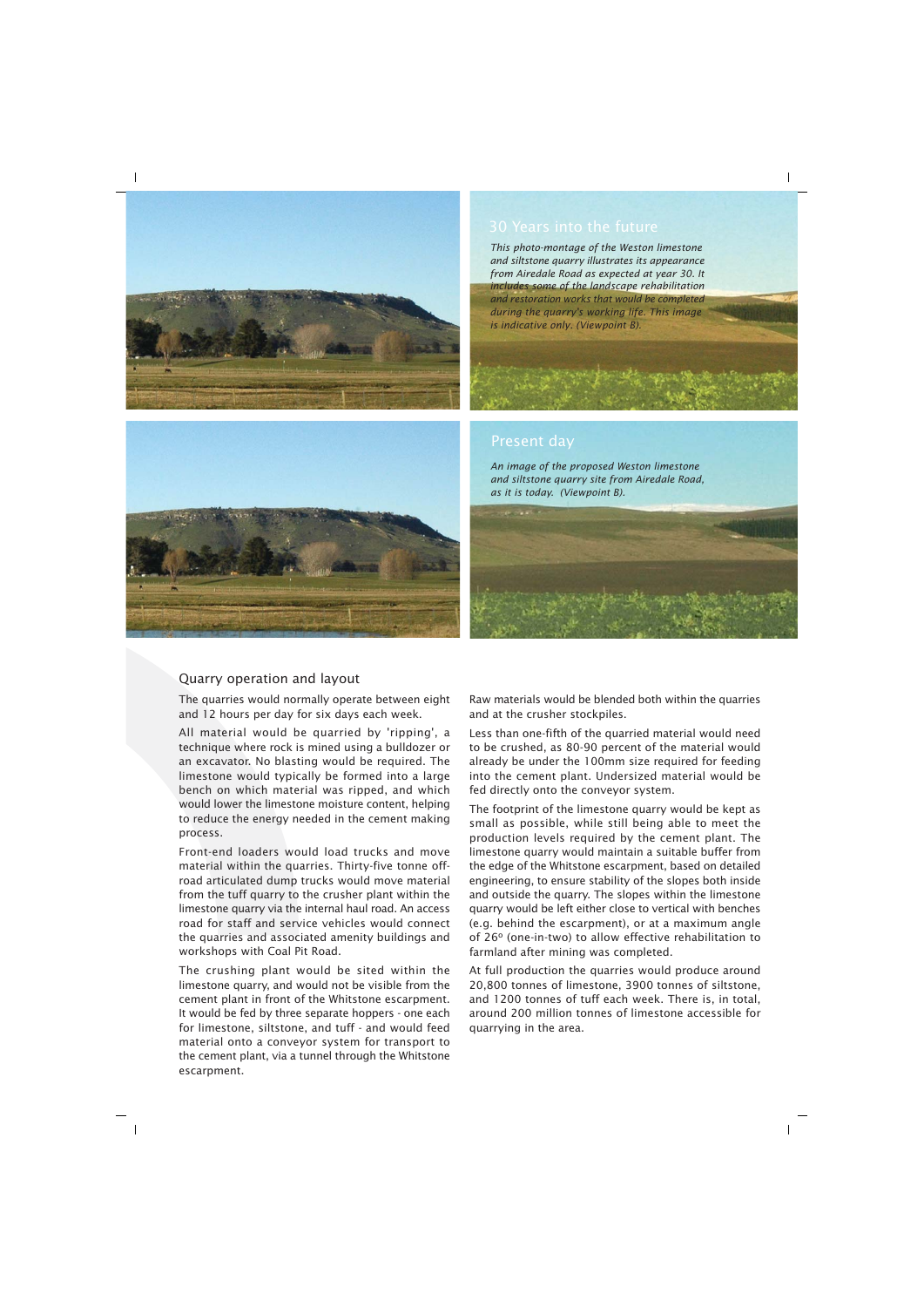



*The viewpoints for the photos (above) are shown here.*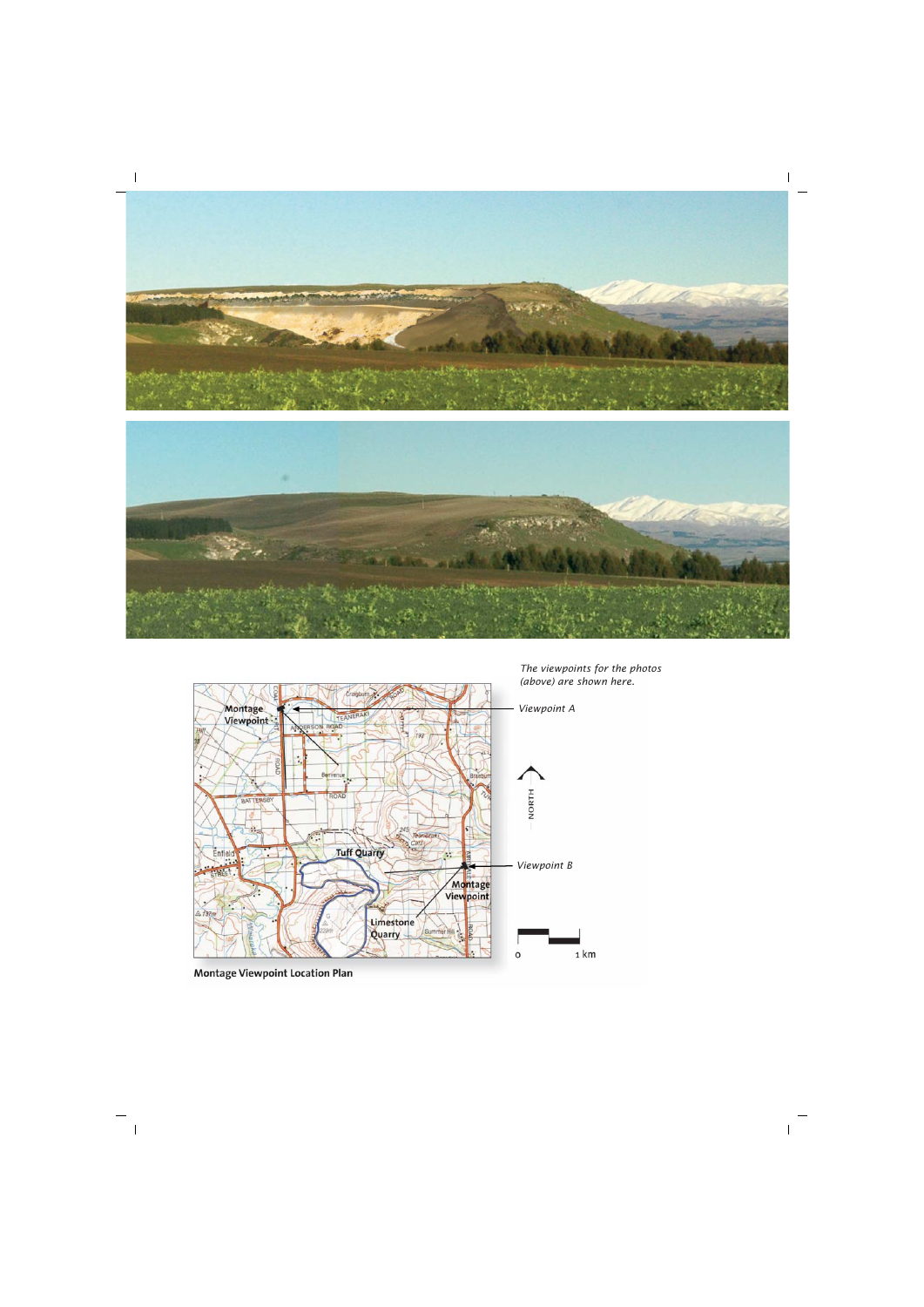

*Cross section north-south: this shows a section, viewed from the west looking east, through the quarry as expected at year 30. Note the tuff quarry at the northern (left) end of the section, and the dish-shaped area of the quarry. The Whitstone limestone escarpment would remain and is shown as the yellow areas. Note that when viewing cross-sections, the escarpment in front of the cross-section is 'invisible' so as to allow a view into the quarry.*

*The tuff quarry would be progressively rehabilitated by spreading stockpiled overburden material, topped with topsoil, to a total depth of about 5 metres. This would be suitable for replanting for future farming use.*

*A plan view of the maximum footprint of the limestone quarry as expected at year 30, not showing the progressive rehabilitation that would have occurred. In practice, the limestone quarry would be developed in blocks, each of which would last two to three years. As a block was closed, and depending on the need to transport and stockpile material within the quarry, rehabilitation would begin to restore the land to general farmland. The quarry would have two types of surrounding walls. Around the inside of the Whitstone escarpment the walls would be steep (close to vertical) and benched. On the eastern and southeastern sides the edges of the quarry would be sloped (26o or less) so they would be suitable for restoring as general farmland. The quarry area would be free-draining to the northeast and would not contain a lake. The green areas within the limestone quarry show where the siltstone which underlies the limestone would have been quarried.*





*Cross section west-east: this shows a section through the quarry looking from the south towards the north. The gently sloping floor of the quarry would be rehabilitated for use as general farmland.*